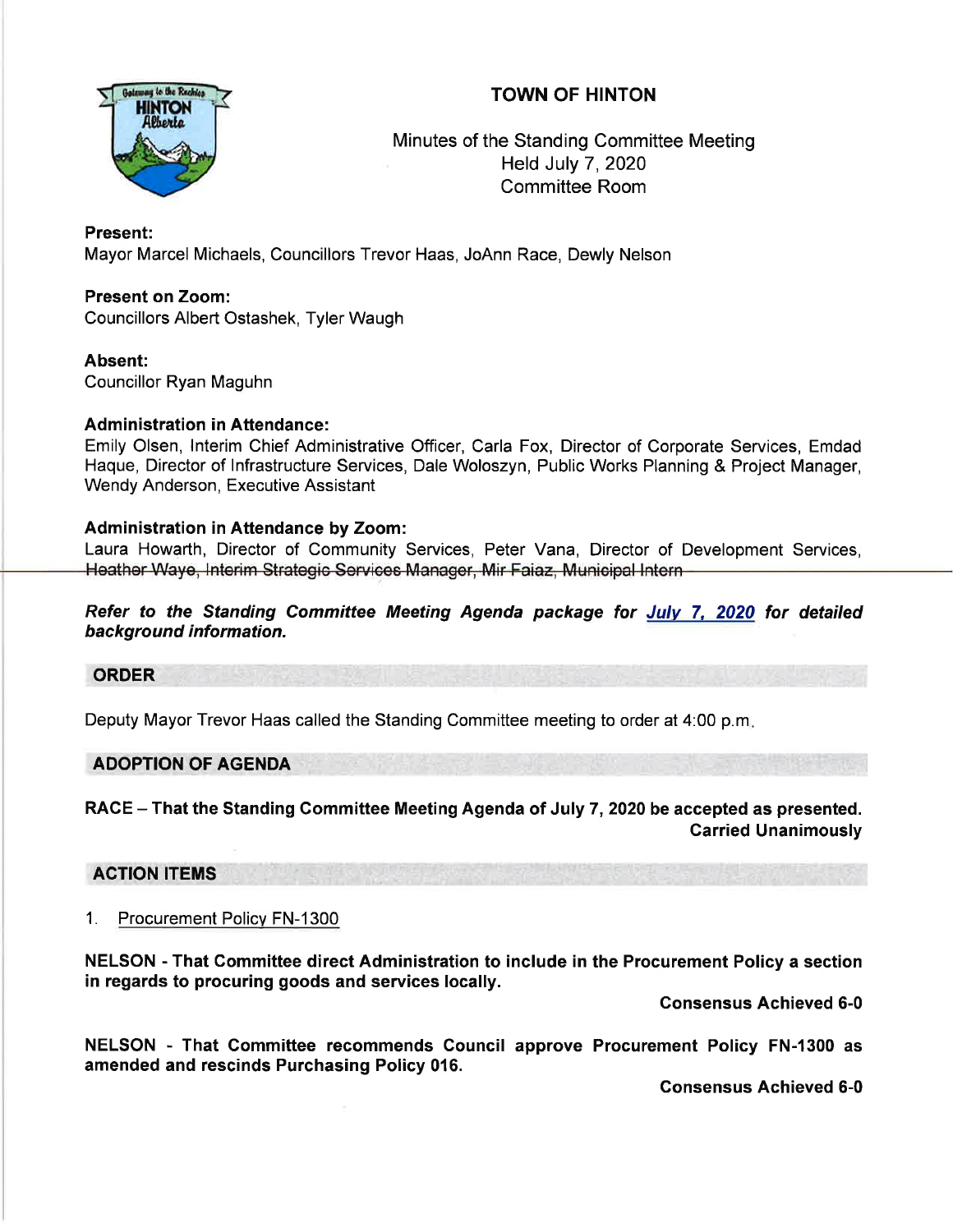#### 2. Northwest Alberta Charging Network

NELSON - That Committee recommends Gouncil support:

That the Town of Hinton supports the neighbouring municipalities seeking to raise seed and grant funding and initiate a technical working committee for the partnership of a Northwest Alberta Charging Network.

That the Town of Hinton contribution seed funding of \$5,000 to support the work of the technical working committee with the funds coming from the Economic Development marketing budget.

That the Town of Hinton apply for the Electric Vehicle and Alternative Fuel lnfrastructure Deployment lnitiative Grant in collaboration with neighbouring municipalities.

Gonsensus Achieved 6-0

#### 3. Solid Waste Management Program

MICHAELS - That Committee direct Administration to conduct public engagement including an online session and an in-person session on the potential change to a modernized residential and commercial waste collection service and full cost recovery excluding recycling and to use the rest of the Toter bins and bring back a report no later than the September 8,2020 Standing Committee meeting.

> Gonsensus Not Achieved 3-3 For: Nelson, Michaels, Haas Against: Race, Ostashek, Waugh

NELSON - That Committee recommends Council direct Administration to implement full cost recovery for residential and commercial waste collection and modernization of the waste collection system.

> Consensus Achieved 4-2 For: Haas, Michaels, Waugh, Nelson Against: Ostashek, Race

RACE - That Committee direct Administration to conduct public engagement including an online session and an in-person session on recycling options before the end of the first quarter 2021. Gonsensus Achieved 5-1

For: Haas, Race, Nelson, Ostashek, Waugh Against: Michaels

Mir Faiaz and D. Woloszyn left the meeting at 6:52 p.m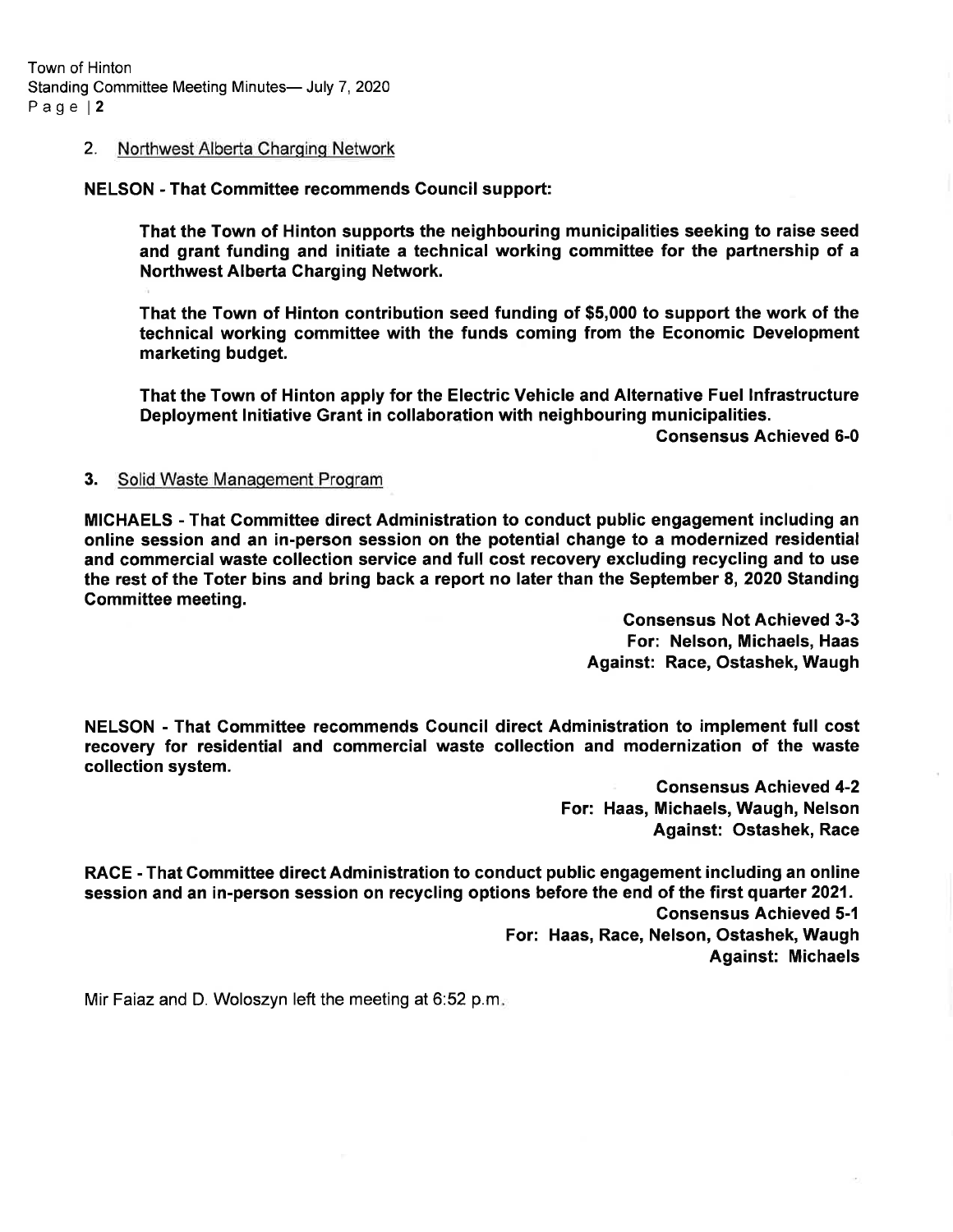Town of Hinton Standing Committee Meeting Minutes- July 7, 2020 Page | 3

#### 4. Amendments to Remuneration Policv #052

NELSON - Direct Administration to amend Gouncil Remuneration Policy #052 to include <sup>a</sup> requirement for commiftee summaries by the 8th day of each month in order to receive remuneration for said committee meeting.

> Consensus Not Achieved 3-3 Against: Haas, Ostashek, Michaels

NELSON - That Committee direct Administration to clarify workshops in Policy #052.

Consensus Achieved 6-0

NELSON - That Committee refer Policy #052 back to a Standing Meeting of Gouncil for further discussion and review of Version 2 as amended.

Consensus Achieved 6-0

### ADDITIONAL INFORMATION

- 1. Urgent Matters from Council
- 2. lnterim Chief Administrative Officer Status Report
- 3. Legislative Services Update
- 4. Executive Assistant Logistics lnformation

ADJOURNMENT

RACE - That the Standing Gommittee meeting adjourn at 7:48 p.m.

### Garried Unanimously

for Legislative Clerk